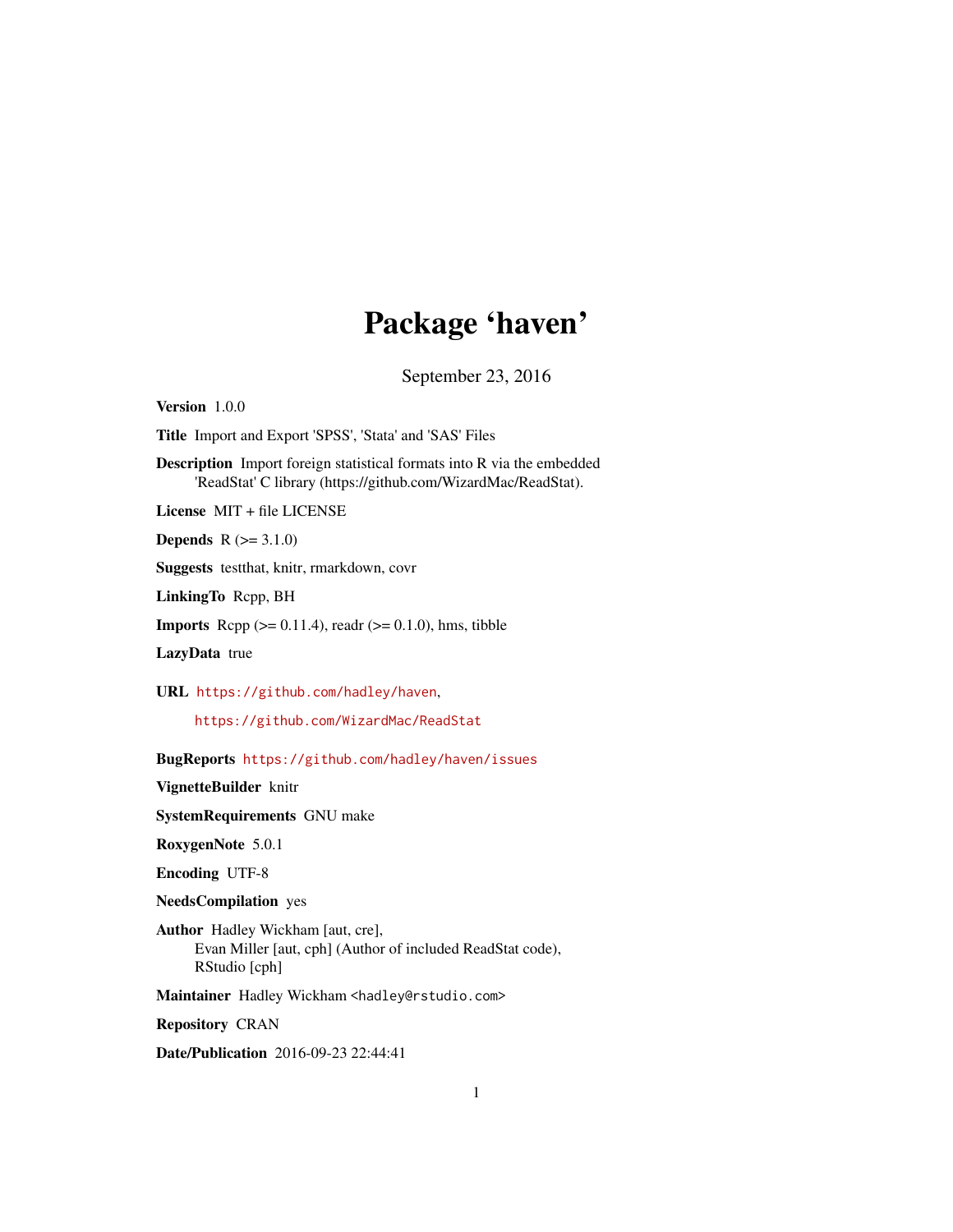### <span id="page-1-0"></span>R topics documented:

| Index | 13 |
|-------|----|

as\_factor *Convert input to a factor.*

#### Description

The base function as.factor() is not a generic, but this variant is. Methods are provided for factors, character vectors, labelled vectors, and data frames. By default, when applied to a data frame, it only affects labelled columns.

#### Usage

```
as\_factor(x, \ldots)## S3 method for class 'factor'
as_factor(x, \ldots)## S3 method for class 'character'
as_factor(x, \ldots)## S3 method for class 'data.frame'
as_factor(x, ..., only_labeled = TRUE)## S3 method for class 'labelled'
as_factor(x, levels = c("default", "labels", "values",
  "both"), ordered = FALSE, ...)
```
#### Arguments

| $\times$                | Object to coerce to a factor.                 |
|-------------------------|-----------------------------------------------|
| $\cdot$ $\cdot$ $\cdot$ | Other arguments passed down to method.        |
|                         | only_labelled Only apply to labelled columns? |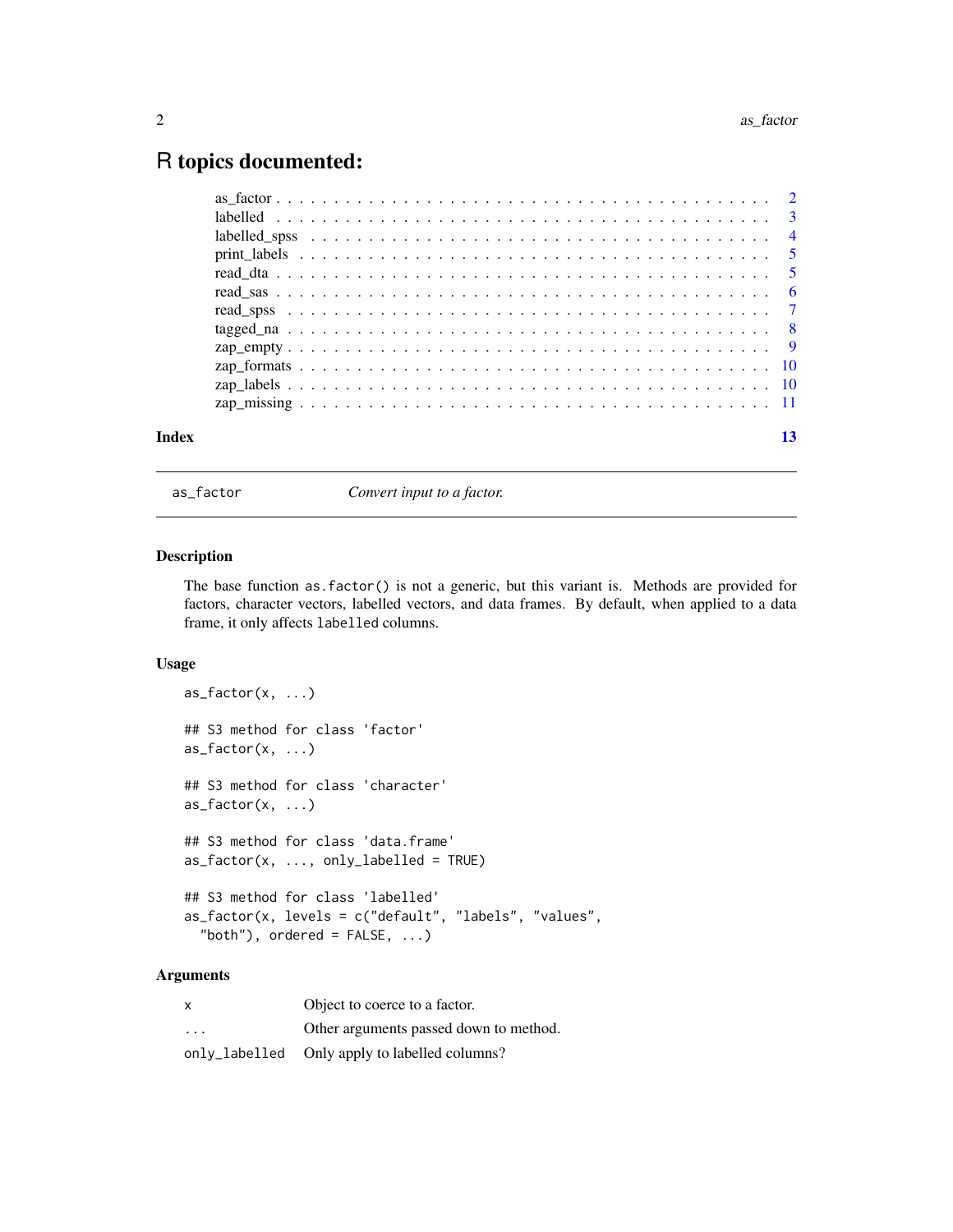#### <span id="page-2-0"></span>labelled 3

| levels  | How to create the levels of the generated factor:                                                        |
|---------|----------------------------------------------------------------------------------------------------------|
|         | • "default": uses labels where available, otherwise the values. Labels are<br>sorted by value.           |
|         | • "both": like "default", but pastes together the level and value                                        |
|         | • "label": use only the labels; unlabelled values become NA                                              |
|         | • "values: use only the values                                                                           |
| ordered | If TRUE create an ordered (ordinal) factor, if FALSE (the default) create a regular<br>(nominal) factor. |

#### Examples

```
x \le labelled(sample(5, 10, replace = TRUE), c(Bad = 1, Good = 5))
# Default method uses values where available
as_factor(x)
# You can also extract just the labels
as_factor(x, "labels")
# Or just the values
as_factor(x, "values")
# Or combine value and label
as_factor(x, "both")
```
<span id="page-2-1"></span>labelled *Create a labelled vector.*

#### Description

A labelled vector is a common data structure in other statistical environments, allowing you to assign text labels to specific values. This class makes it possible to import such labelled vectors in to R without loss of fidelity. This class provides few methods, as I expect you'll coerce to a standard R class (e.g. a [factor](#page-0-0)) soon after importing.

#### Usage

```
labelled(x, labels)
```
is.labelled(x)

#### Arguments

|                         | A vector to label. Must be either numeric (integer or double) or character.                                                                                      |
|-------------------------|------------------------------------------------------------------------------------------------------------------------------------------------------------------|
| labels                  | A named vector. The vector should be the same type as x. Unlike factors, labels<br>don't need to be exhaustive: only a fraction of the values might be labelled. |
| $\cdot$ $\cdot$ $\cdot$ | Ignored                                                                                                                                                          |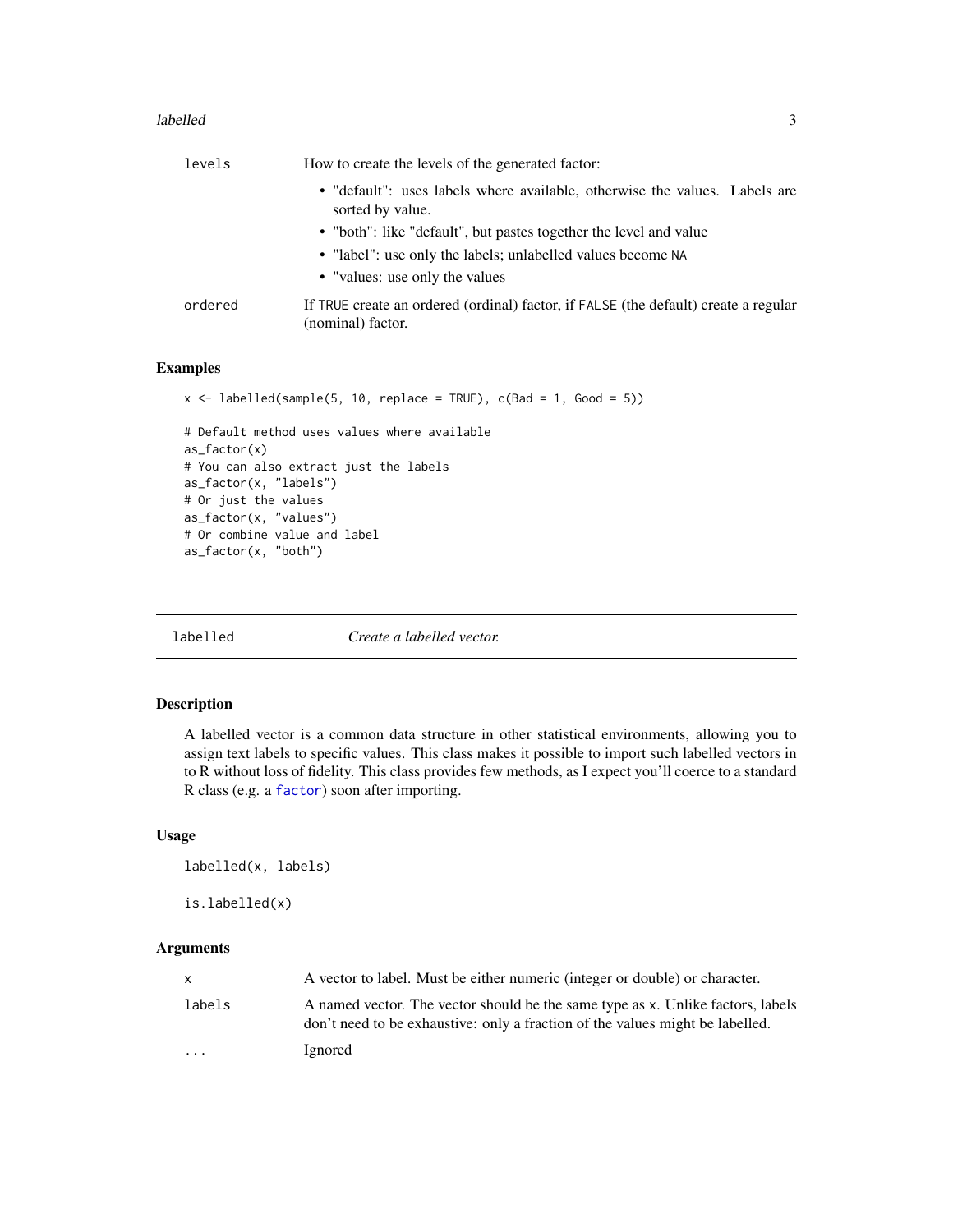#### Examples

```
s1 <- labelled(c("M", "M", "F"), c(Male = "M", Female = "F"))
s2 \leq labelled(c(1, 1, 2), c(Male = 1, Female = 2))
# Unfortunately it's not possible to make as.factor work for labelled objects
# so instead use as_factor. This works for all types of labelled vectors.
as_factor(s1)
as_factor(s1, labels = "values")
as_factor(s2)
# Other statistical software supports multiple types of missing values
s3 <- labelled(c("M", "M", "F", "X", "N/A"),
  c(Male = "M", Female = "F", Refused = "X", "Not applicable" = "N/A")
\lambdas3
as_factor(s3)
# Often when you have a partially labelled numeric vector, labelled values
# are special types of missing. Use zap_labels to replace labels with missing
# values
x <- labelled(c(1, 2, 1, 2, 10, 9), c(Unknown = 9, Refused = 10))
zap_labels(x)
```
<span id="page-3-1"></span>labelled\_spss *Labelled vectors for SPSS*

#### Description

This class is only used when user\_na = TRUE in [read\\_sav\(](#page-6-1)). It is similar to the [labelled](#page-2-1) class but it also models SPSS's user-defined missings, which can be up to three distinct values, or for numeric vectors a range.

#### Usage

```
labelled_spss(x, labels, na_values = NULL, na_range = NULL)
```
#### Arguments

| X         | A vector to label. Must be either numeric (integer or double) or character.                                                                                      |
|-----------|------------------------------------------------------------------------------------------------------------------------------------------------------------------|
| labels    | A named vector. The vector should be the same type as x. Unlike factors, labels<br>don't need to be exhaustive: only a fraction of the values might be labelled. |
| na_values | A vector of values that should also be considered as missing.                                                                                                    |
| na_range  | A numeric vector of length two giving the (inclusive) extents of the range. Use<br>-Inf and Inf if you want the range to be open ended.                          |

<span id="page-3-0"></span>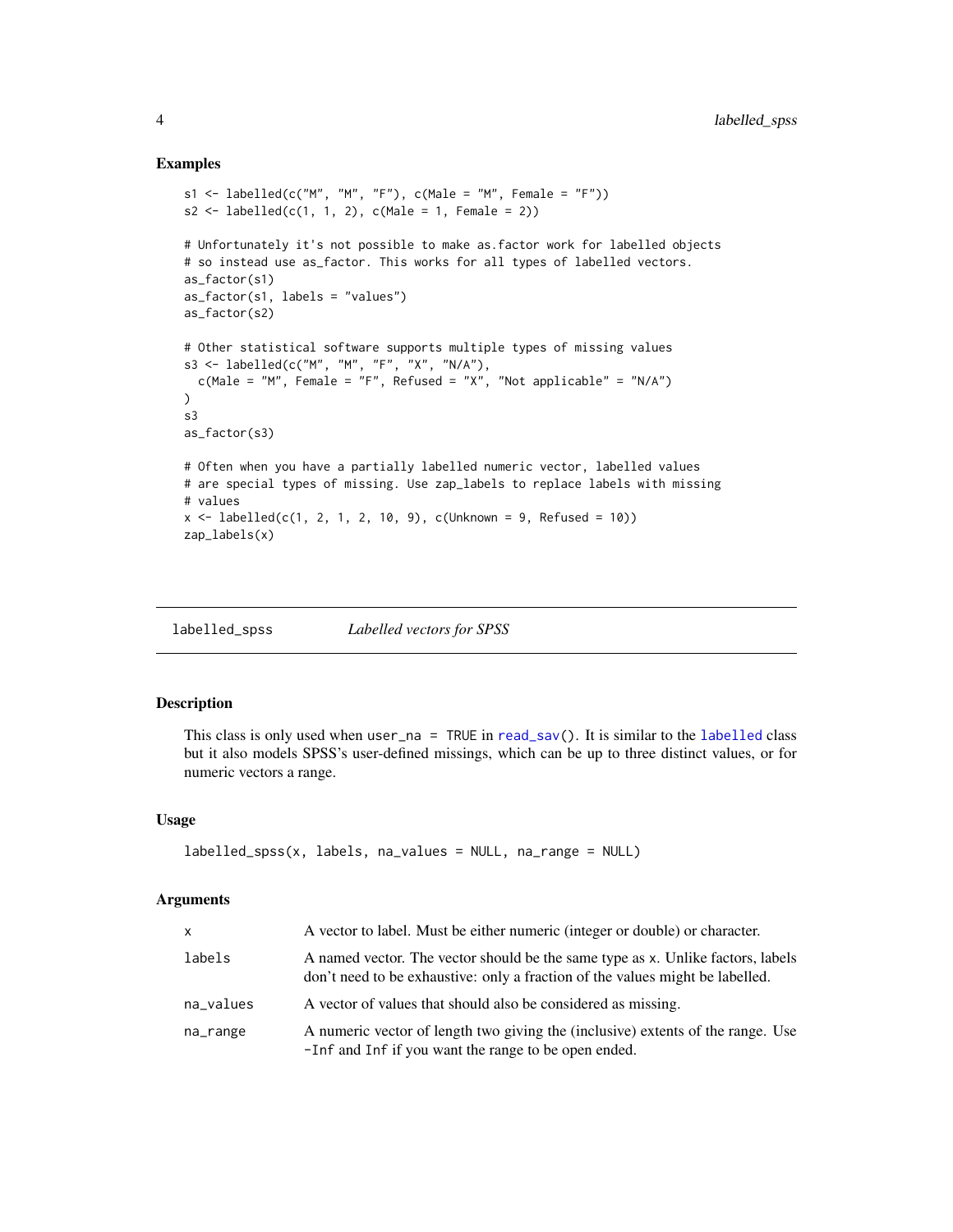#### <span id="page-4-0"></span>print\_labels 5

#### Examples

```
x1 \leq - labelled_spss(1:10, c(Good = 1, Bad = 8), na_values = c(9, 10))
is.na(x1)x2 \le labelled_spss(1:10, c(Good = 1, Bad = 8), na_range = c(9, Inf))
is.na(x2)
```
print\_labels *Print the labels of a labelled vector*

#### Description

This is a convenience function, useful to explore the variables of a newly imported dataset.

#### Usage

print\_labels(x, name = NULL)

#### Arguments

| X    | A labelled vector                 |
|------|-----------------------------------|
| name | The name of the vector (optional) |

#### Examples

```
s1 <- labelled(c("M", "M", "F"), c(Male = "M", Female = "F"))
s2 \leq - \text{labelled}(c(1, 1, 2), c(\text{Male} = 1, \text{ Female} = 2))labelled_df <- tibble::data_frame(s1, s2)
for (var in names(labelled_df)) {
  print_labels(labelled_df[[var]], var)
}
```
read\_dta *Read and write Stata DTA files.*

#### Description

Currently haven can read and write logical, integer, numeric, character and factors. See [labelled](#page-2-1) for how labelled variables in Stata are handled in R.

#### Usage

```
read_dta(file, encoding = NULL)
read_stata(file, encoding = NULL)
write_dta(data, path, version = 14)
```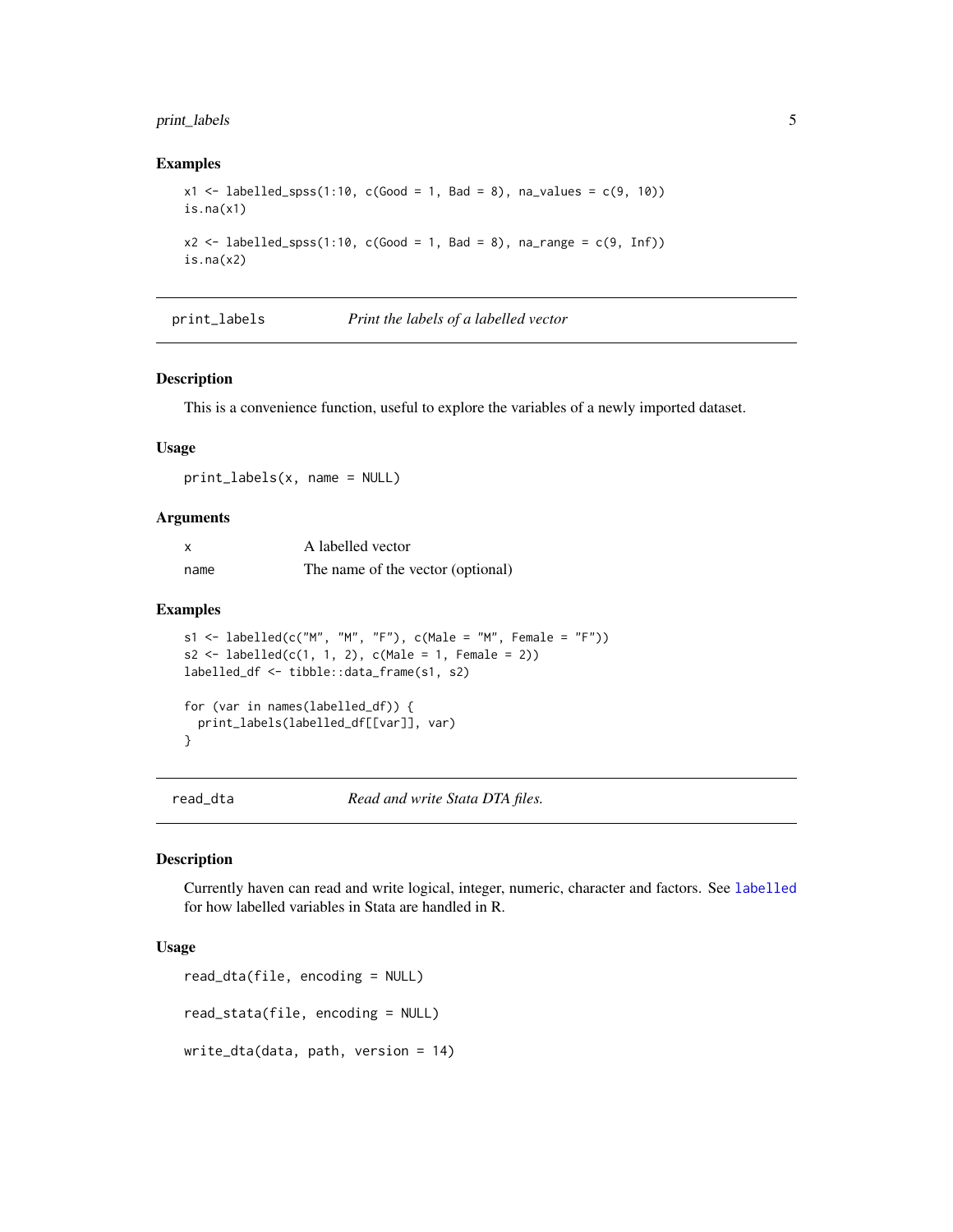#### <span id="page-5-0"></span>Arguments

| file     | Either a path to a file, a connection, or literal data (either a single string or a raw<br>vector).                                                                                                                                                                       |
|----------|---------------------------------------------------------------------------------------------------------------------------------------------------------------------------------------------------------------------------------------------------------------------------|
|          | Files ending in .gz, .bz2, .xz, or .zip will be automatically uncompressed.<br>Files starting with http://, https://, ftp://, or ftps:// will be automat-<br>ically downloaded. Remote $gz$ files can also be automatically downloaded $\&$<br>decompressed.              |
|          | Literal data is most useful for examples and tests. It must contain at least one<br>new line to be recognised as data (instead of a path).                                                                                                                                |
| encoding | The character encoding used for the file. This defaults to the encoding specified<br>in the file, or UTF-8. But older versions of Stata (13 and earlier) did not store the<br>encoding used, and you'll need to specify manually. A commonly used value is<br>"Win 1252". |
| data     | Data frame to write.                                                                                                                                                                                                                                                      |
| path     | Path to a file where the data will be written.                                                                                                                                                                                                                            |
| version  | File version to use. Supports versions 8-14.                                                                                                                                                                                                                              |

#### Value

A tibble, data frame variant with nice defaults.

Variable labels are stored in the "label" attribute of each variable. It is not printed on the console, but the RStudio viewer will show it.

#### Examples

```
path <- system.file("examples", "iris.dta", package = "haven")
read_dta(path)
tmp <- tempfile(fileext = ".dta")
write_dta(mtcars, tmp)
read_dta(tmp)
read_stata(tmp)
```
read\_sas *Read and write SAS files.*

#### Description

Reading supports both sas7bdat files and the accompanying sas7bdat files that SAS uses to record value labels. Writing value labels is not currently supported.

#### Usage

```
read_sas(data_file, catalog_file = NULL, encoding = NULL)
```
write\_sas(data, path)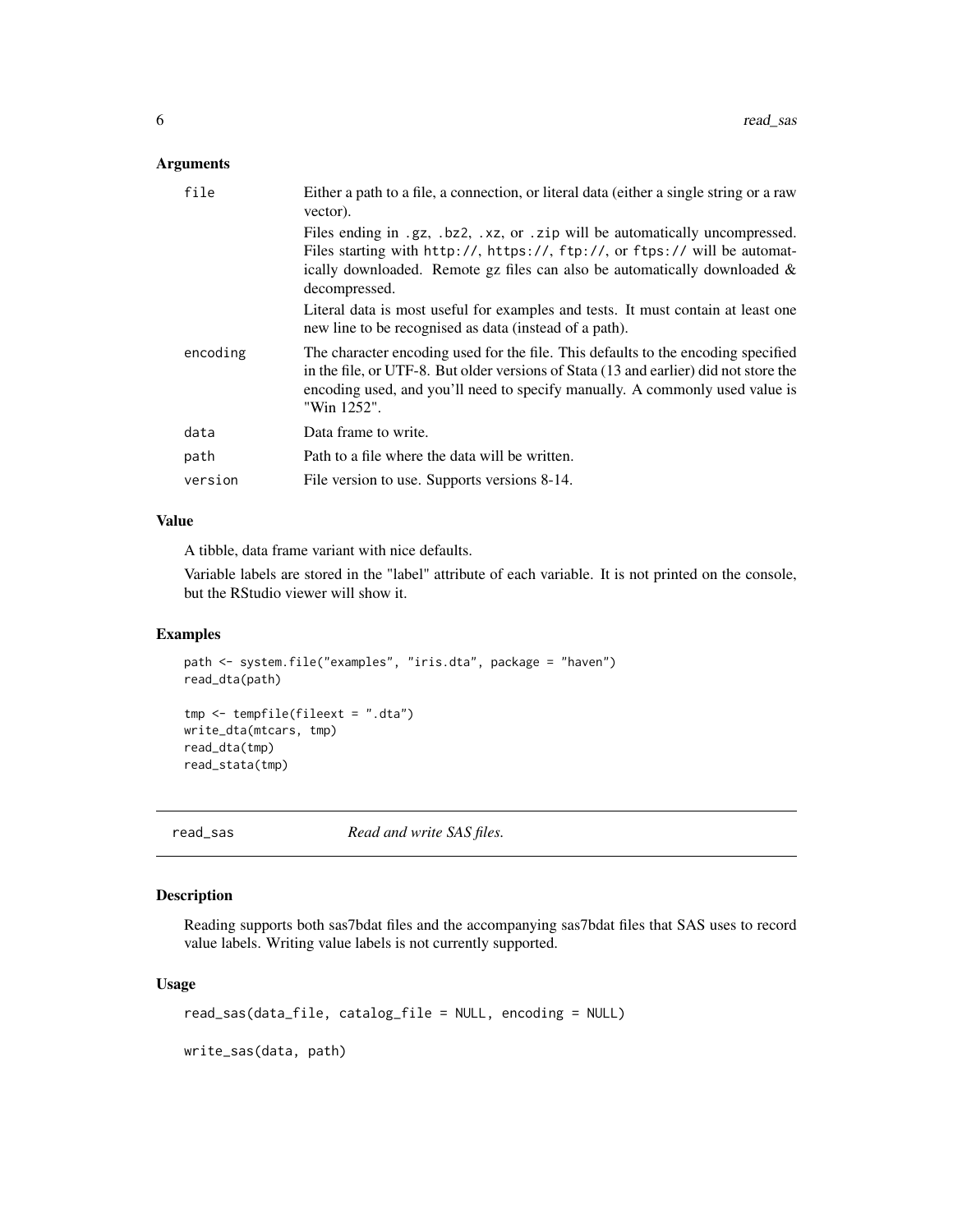#### <span id="page-6-0"></span>read\_spss 7

#### **Arguments**

| data_file, catalog_file |                                                                                                                                                                                                    |
|-------------------------|----------------------------------------------------------------------------------------------------------------------------------------------------------------------------------------------------|
|                         | Path to data and catalog files. The files are processed with data source ().                                                                                                                       |
| encoding                | The character encoding used for the file. This defaults to the encoding specified<br>in the file, or UTF-8. You can use this argument to override the value stored in<br>the file if it is correct |
| data                    | Data frame to write.                                                                                                                                                                               |
| path                    | Path to file where the data will be written.                                                                                                                                                       |

#### Value

A tibble, data frame variant with nice defaults.

Variable labels are stored in the "label" attribute of each variable. It is not printed on the console, but the RStudio viewer will show it.

#### Examples

```
path <- system.file("examples", "iris.sas7bdat", package = "haven")
read_sas(path)
```
read\_spss *Read SPSS (SAV & POR) files. Write SAV files.*

#### <span id="page-6-1"></span>Description

Currently haven can read and write logical, integer, numeric, character and factors. See [labelled\\_spss](#page-3-1) for how labelled variables in Stata are handled in R. read\_spss is an alias for read\_sav.

#### Usage

```
read_sav(file, user_na = FALSE)
read_por(file, user_na = FALSE)
write_sav(data, path)
read_spss(file, user_na = FALSE)
```
#### Arguments

file Either a path to a file, a connection, or literal data (either a single string or a raw vector).

> Files ending in .gz, .bz2, .xz, or .zip will be automatically uncompressed. Files starting with http://, https://, ftp://, or ftps:// will be automatically downloaded. Remote gz files can also be automatically downloaded & decompressed.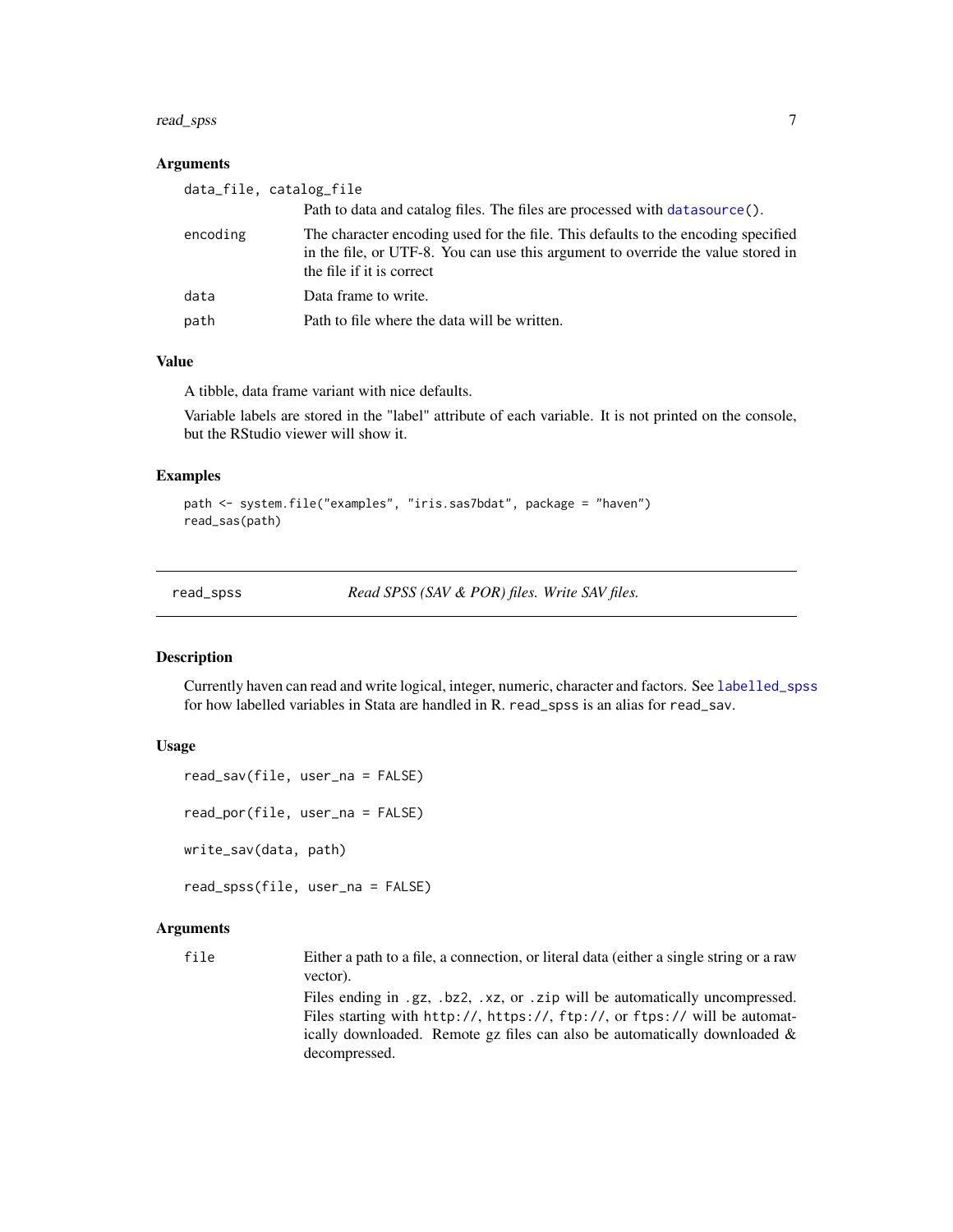<span id="page-7-0"></span>

|         | Literal data is most useful for examples and tests. It must contain at least one<br>new line to be recognised as data (instead of a path).                    |
|---------|---------------------------------------------------------------------------------------------------------------------------------------------------------------|
| user_na | If TRUE variables with user defined missing will be read into labelled_spss<br>objects. If FALSE, the default, user-defined missings will be converted to NA. |
| data    | Data frame to write.                                                                                                                                          |
| path    | Path to a file where the data will be written.                                                                                                                |

#### Value

A tibble, data frame variant with nice defaults.

Variable labels are stored in the "label" attribute of each variable. It is not printed on the console, but the RStudio viewer will show it.

#### Examples

```
path <- system.file("examples", "iris.sav", package = "haven")
read_sav(path)
tmp <- tempfile(fileext = ".sav")
write_sav(mtcars, tmp)
read_sav(tmp)
```
tagged\_na *"Tagged" missing values*

#### Description

"Tagged" missing values work exactly like regular R missing values except that they store one additional byte of information a tag, which is usually a letter ("a" to "z"). When by loading a SAS and Stata file, the tagged missing values always use lower case values.

#### Usage

```
tagged_na(...)
na_tag(x)
is_tagged_na(x, tag = NULL)
format_tagged_na(x, digits = getOption("digits"))
print_tagged_na(x, digits = getOption("digits"))
```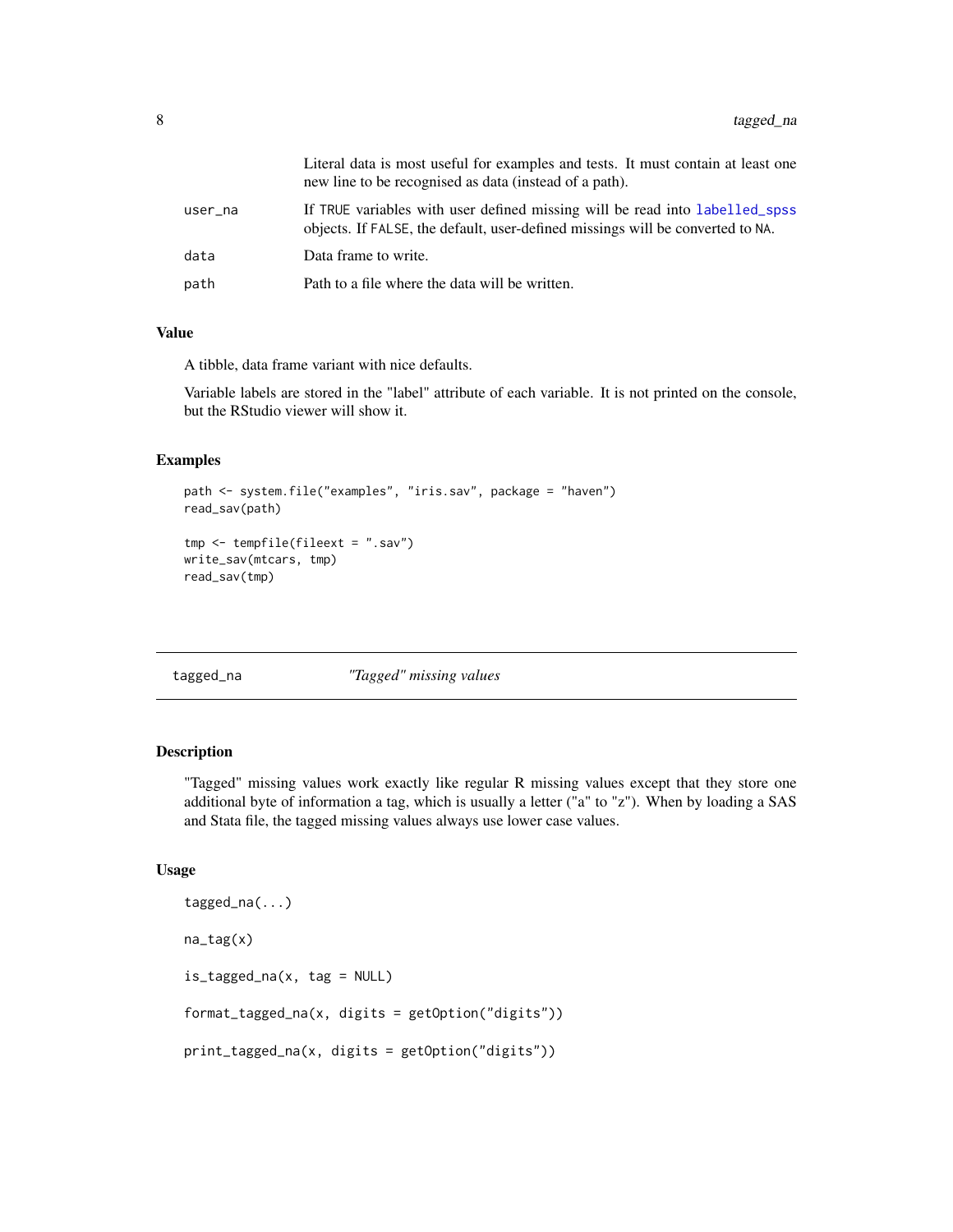#### <span id="page-8-0"></span>zap\_empty 9

#### Arguments

| $\cdot$ $\cdot$ $\cdot$ | Vectors containing single character. The letter will be used to "tag" the missing<br>value. |
|-------------------------|---------------------------------------------------------------------------------------------|
| $\mathsf{x}$            | A numeric vector                                                                            |
| tag                     | If NULL, will only return true if the tag has this value.                                   |
| digits                  | Number of digits to use in string representation                                            |

#### Details

format\_tagged\_na() and print\_tagged\_na() format tagged NA's as NA(a), NA(b), etc.

#### Examples

```
x <- c(1:5, tagged_na("a"), tagged_na("z"), NA)
# Tagged NA's work identically to regular NAs
x
is.na(x)
# To see that they're special, you need to use na_tag(),
# is_tagged_na(), or print_tagged_na():
is_tagged_na(x)
na_tag(x)
print_tagged_na(x)
# You can test for specific tagged NAs with the second argument
is_tagged_na(x, "a")
# Because the support for tagged's NAs is somewhat tagged on to R,
# the left-most NA will tend to be preserved in arithmetic operations.
na_tag(tagged_na("a") + tagged_na("z"))
```
<span id="page-8-1"></span>zap\_empty *Convert empty strings into missing values.*

#### Description

Convert empty strings into missing values.

#### Usage

```
zap_empty(x)
```
#### Arguments

x A character vector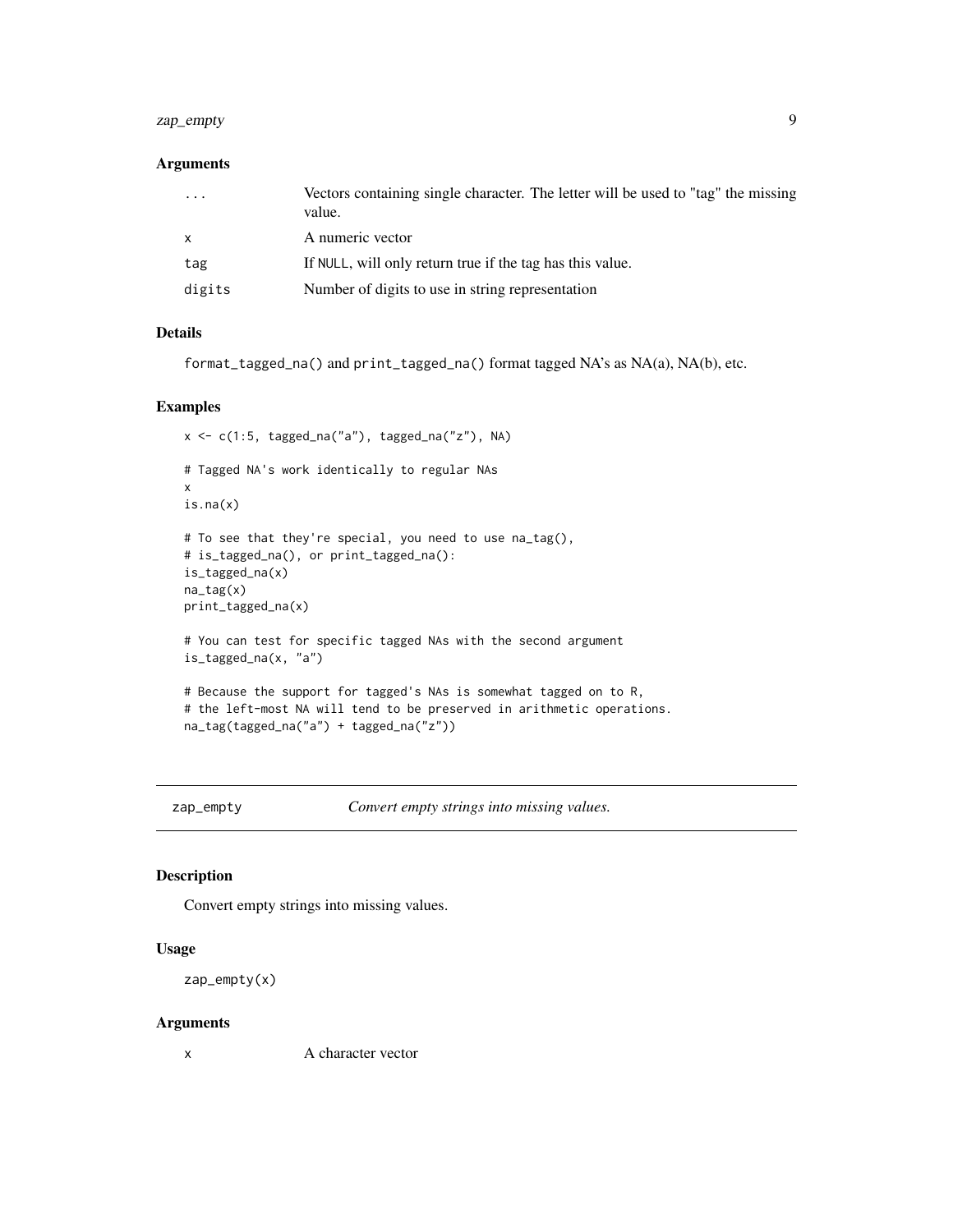#### <span id="page-9-0"></span>Value

A character vector with empty strings replaced by missing values.

#### See Also

Other zappers: [zap\\_formats](#page-9-1), [zap\\_labels](#page-9-2)

#### Examples

 $x < -c("a", " " "c")$ zap\_empty(x)

<span id="page-9-1"></span>zap\_formats *Remove format attributes*

#### Description

To provide some mild support for round-tripping variables between Stata/SPSS and R, haven stores variable formats in an attribute: format.stata, format.spss, or format.sas. If this causes problems for your code, you can get rid of them with zap\_formats.

#### Usage

zap\_formats(x)

#### Arguments

x A vector or data frame.

#### See Also

Other zappers: [zap\\_empty](#page-8-1), [zap\\_labels](#page-9-2)

<span id="page-9-2"></span>zap\_labels *Zap labels*

#### Description

Removes labels, leaving unlabelled vectors as is. Use this if you want to simply drop all labelling from a data frame. Zapping labels from [labelled\\_spss](#page-3-1) also removes user-defined missing values, replacing all with NAs.

#### Usage

zap\_labels(x)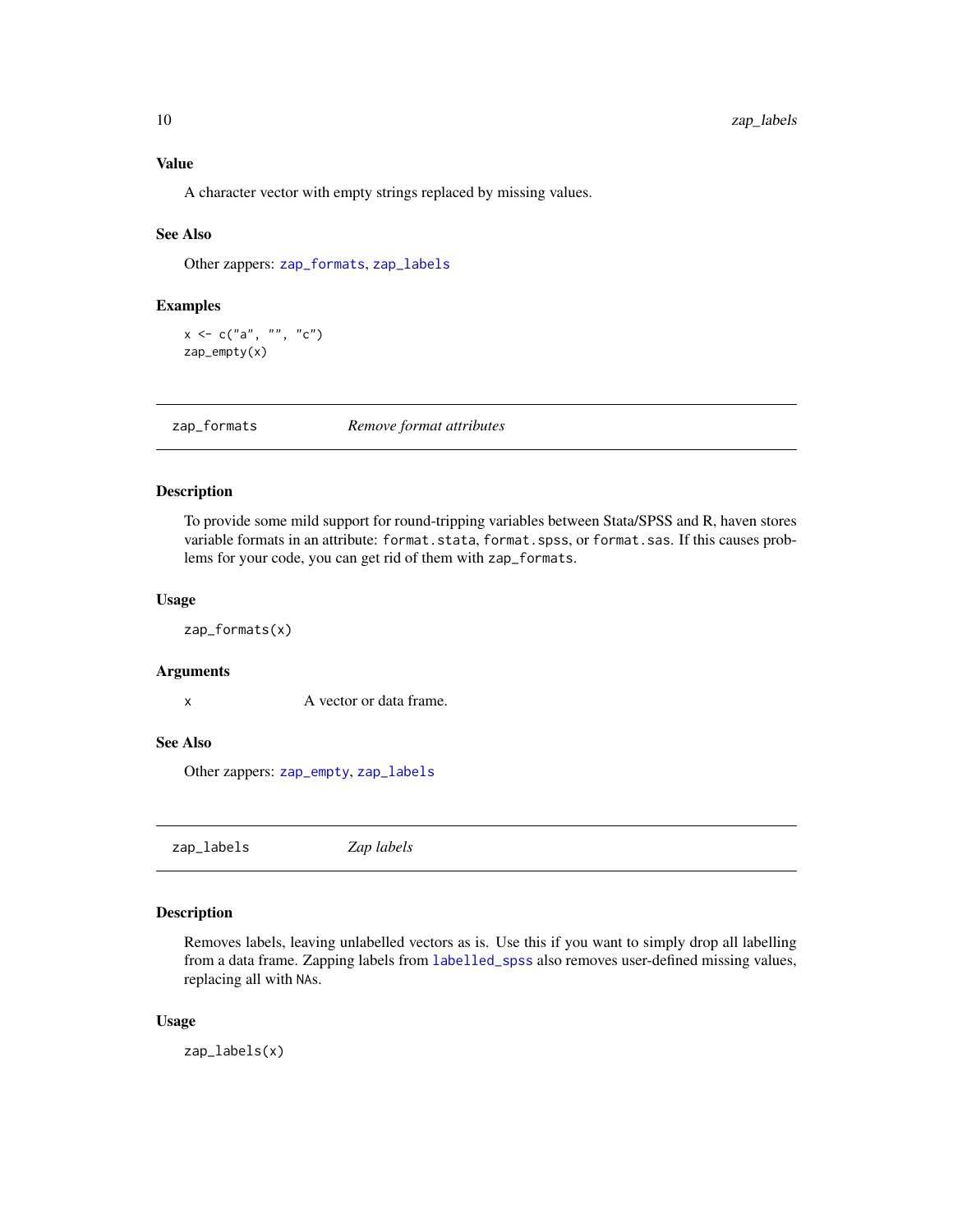#### <span id="page-10-0"></span>zap\_missing 11

#### Arguments

x A vector or data frame

#### See Also

Other zappers: [zap\\_empty](#page-8-1), [zap\\_formats](#page-9-1)

#### Examples

```
x1 \le - labelled(1:5, c(good = 1, bad = 5))
x1
zap_labels(x1)
x2 \leftarrow labelled_spss(c(1:4, 9), c(good = 1, bad = 5), na_values = 9)
x2
zap_labels(x2)
# zap_labels also works with data frames
df <- tibble::data_frame(x1, x2)
df
zap_labels(df)
```
zap\_missing *Zap special missings to regular R missings*

#### Description

This is useful if you want to convert tagged missing values from SAS or Stata, or user-defined missings from SPSS, to regular R NA.

#### Usage

zap\_missing(x)

#### Arguments

x A vector or data frame

#### Examples

```
x1 <- labelled(
  c(1, 5, tagged_na("a", "b")),
  c(Unknown = tagged_na("a"), Refused = tagged_na("b"))
\mathcal{L}x1
zap_missing(x1)
x2 <- labelled_spss(
 c(1, 2, 1, 99),
```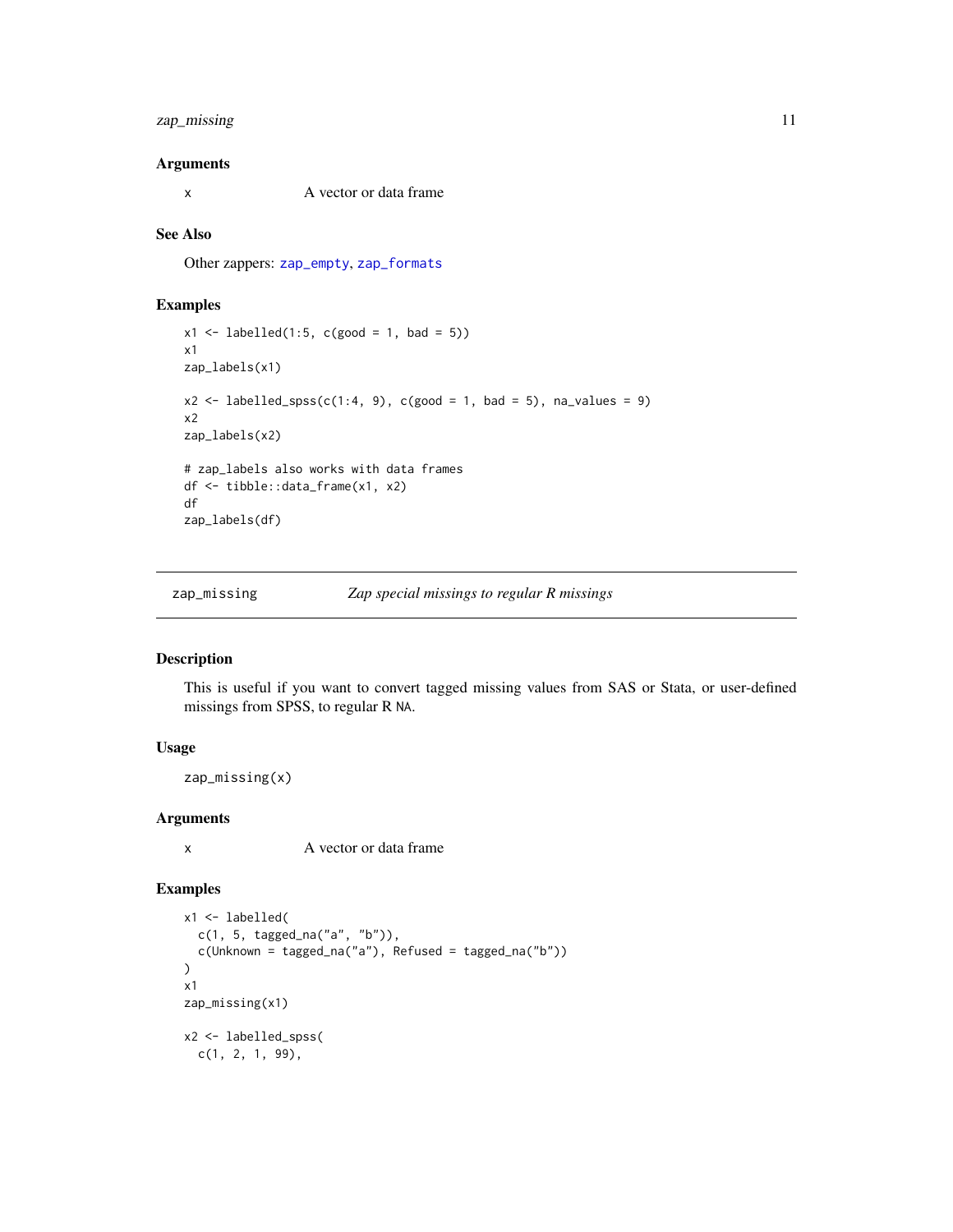12 zap\_missing

```
c(missing = 99),
 na_value = 99
)
x2
zap_missing(x2)
# You can also apply to data frames
df <- tibble::data_frame(x1, x2, y = 4:1)
df
zap_missing(df)
```